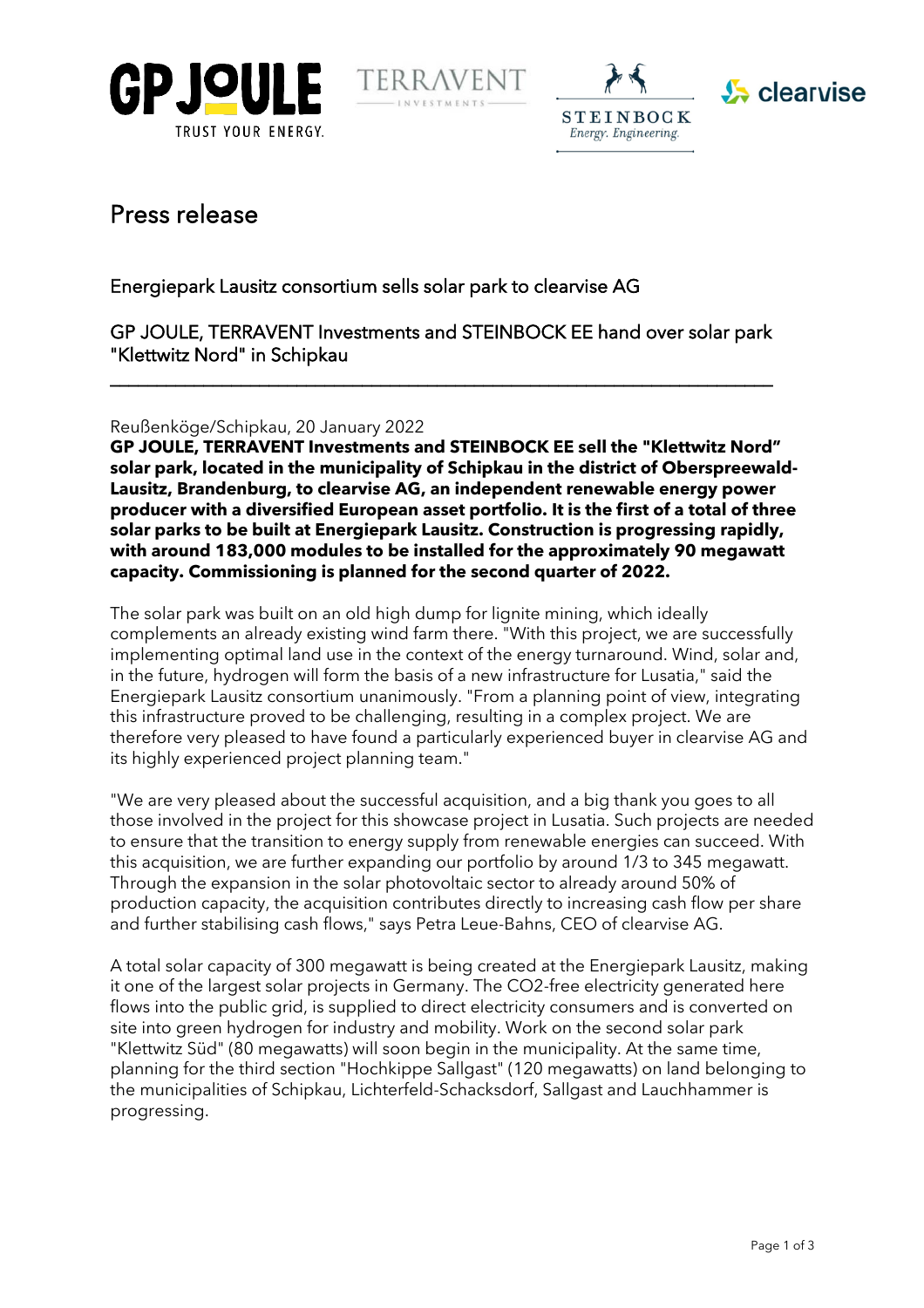







## **About the initiators**

**STEINBOCK EE** is a project developer and door opener for renewable energy projects. With in-depth industry knowledge and over 20 years of project experience, Steinbock EE accompanies forward-looking renewable energy developments from the initial idea to the finished project.

**TERRAVENT Investments** has been at home in the energy, real estate and shipping sectors for over 20 years. The focus is on renewable energies, in particular on large-scale photovoltaic open spaces, wind farms and projects related to the production and marketing of green hydrogen. In the wind power sector, Terravent Investments projected around one gigawatt of capacity, including the Klettwitz wind farm, which was repowered with 89 megawatts in 2015.

**GP JOULE**, founded in 2009, is a system provider for integrated energy solutions from solar, wind and biomass, as well as a partner at the supply level for electricity, heat, hydrogen and electromobility. At Energiepark Lausitz, GP JOULE is responsible for the project planning, construction and operational management of the solar parks and the hydrogen infrastructure, among other things.

## **About clearvise**

Clearvise AG is an independent electricity producer from renewable energies with a diversified, European plant portfolio. Currently, the citizens' wind shared established investment portfolio consists of a capacity of around 345 MW consists of wind and solar parks in Germany, France, Ireland and Finland as well as a biogas plant. Based on a threepillar strategy, the company focuses on expanding its portfolio of wind onshore and PV plants in Europe and making them profitable. The clearvise AG share (WKN A1EWXA / ISIN DE000A1EWXA4) has been listed since 2011 and is currently traded on the OTC markets of various German stock exchanges and via XETRA.